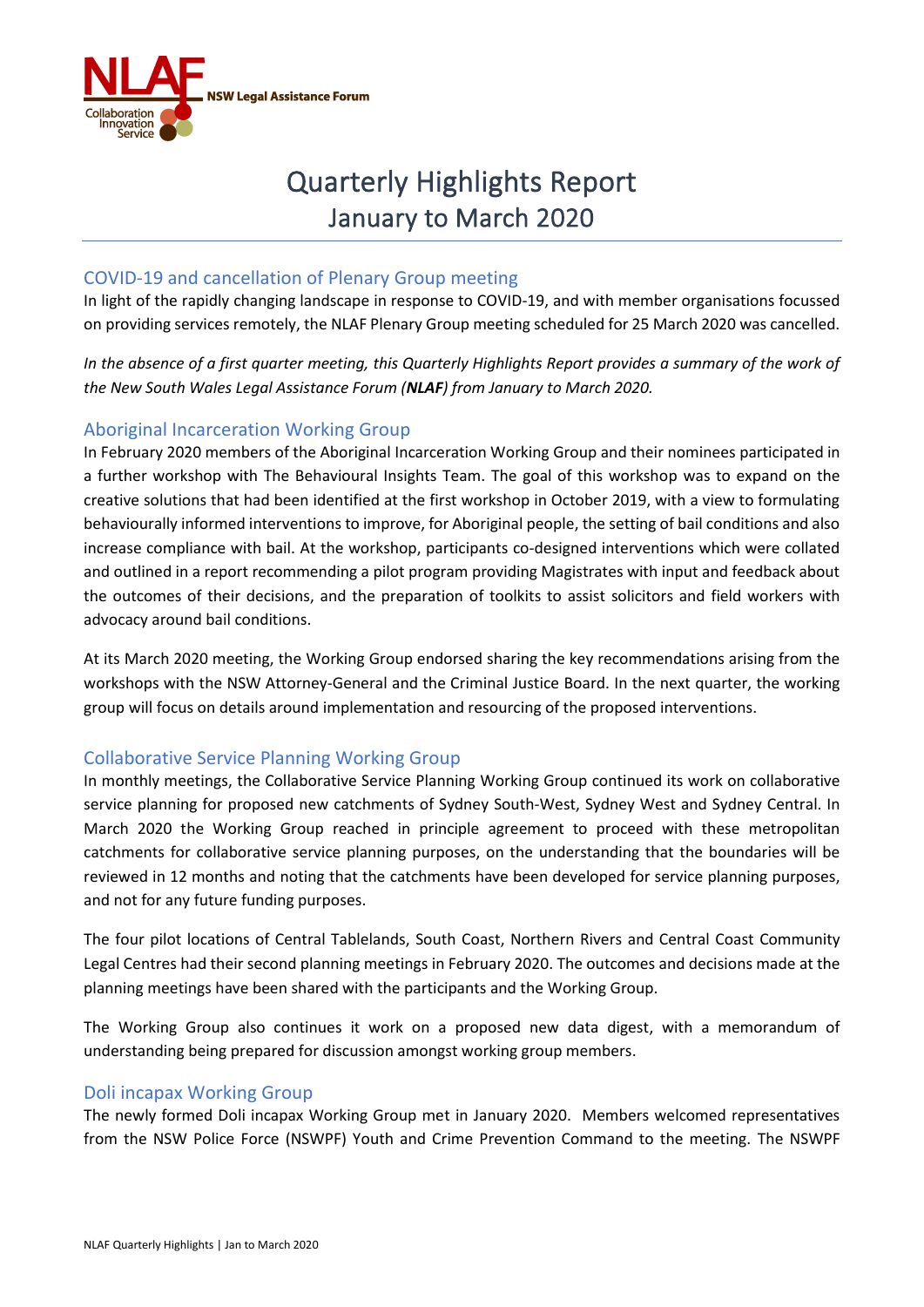

representatives gave an overview of existing training materials and guidance for police on doli incapax and identified opportunities where the working group could provide input to any revisions.

Working Group members agreed to collate questions about police training and the specific youth roles, for consideration by the NSWPF, and also provide additional information and case studies to the NSWPF on issues encountered by solicitors on the issue of police discretion about whether to proceed against a child under 14 years.

NSWPF representatives agreed to seek feedback from police officers on the ground, and from police prosecutions, on their experience of the operation of the presumption of doli incapax and provide an update at the next meeting.

Group members from Legal Aid NSW and the Aboriginal Legal Service agreed to work with representatives from the Law Society of NSW and the Bar Association of NSW to prepare a paper for legal practitioners, which could also be accompanied by a CPD session for solicitors on the application of the presumption of doli incapax.

## Fines and Traffic Law Working Group

The Fines and Traffic Law Working Group met in February 2020 and acknowledged the concerted effort within the sector to address the legal issues arising in the context of the Bushfire Disaster, with Legal Aid NSW and Community Legal Centres having been immersed in the Bushfire Disaster response.

At the quarterly working group meeting Ann King, Director of Fines and Fees, Revenue NSW, gave a comprehensive outline of the changes within Revenue NSW that have flowed from the *Fines Amendment Act 2019* (NSW). There was a useful exchange of feedback and information from members of the Working Group.

Also in this quarter, the Fines and Traffic Law Working Group was invited to comment on the Draft Ministerial Guidelines for the purposes of administering recent amendments to the *Fines Act 1996* (NSW), which provides for the reduction of penalty notice amounts by the Commissioner of Fines Administration and covers matters such as eligibility criteria, demonstrating hardship and supporting evidence required. A subgroup of members prepared detailed comments, on behalf of the Working Group on the draft Ministerial Guidelines. Those comments have been submitted to Revenue NSW and formally accepted.

#### Prisoners Forum

The members of the Prisoners Forum met in March 2020 and formally accepted the resignation of Camilla Pandolfini of PIAC as Chair of the Prisoners Forum and endorsed the appointment of Nadine Miles of the Aboriginal Legal Service as the new Chair.

The members discussed the significant role the Prisoners Forum plays in sharing information across the sector and agreed that, in addition to endorsing this existing aim, the objectives should be refined to include: addressing the needs of those transitioning out of prison; addressing the process of re-integration on release from prison; and addressing the needs of the remand population. It was agreed that the Terms of Reference would be revised and amended and those amendments will be tabled for discussion and consideration at the next meeting.